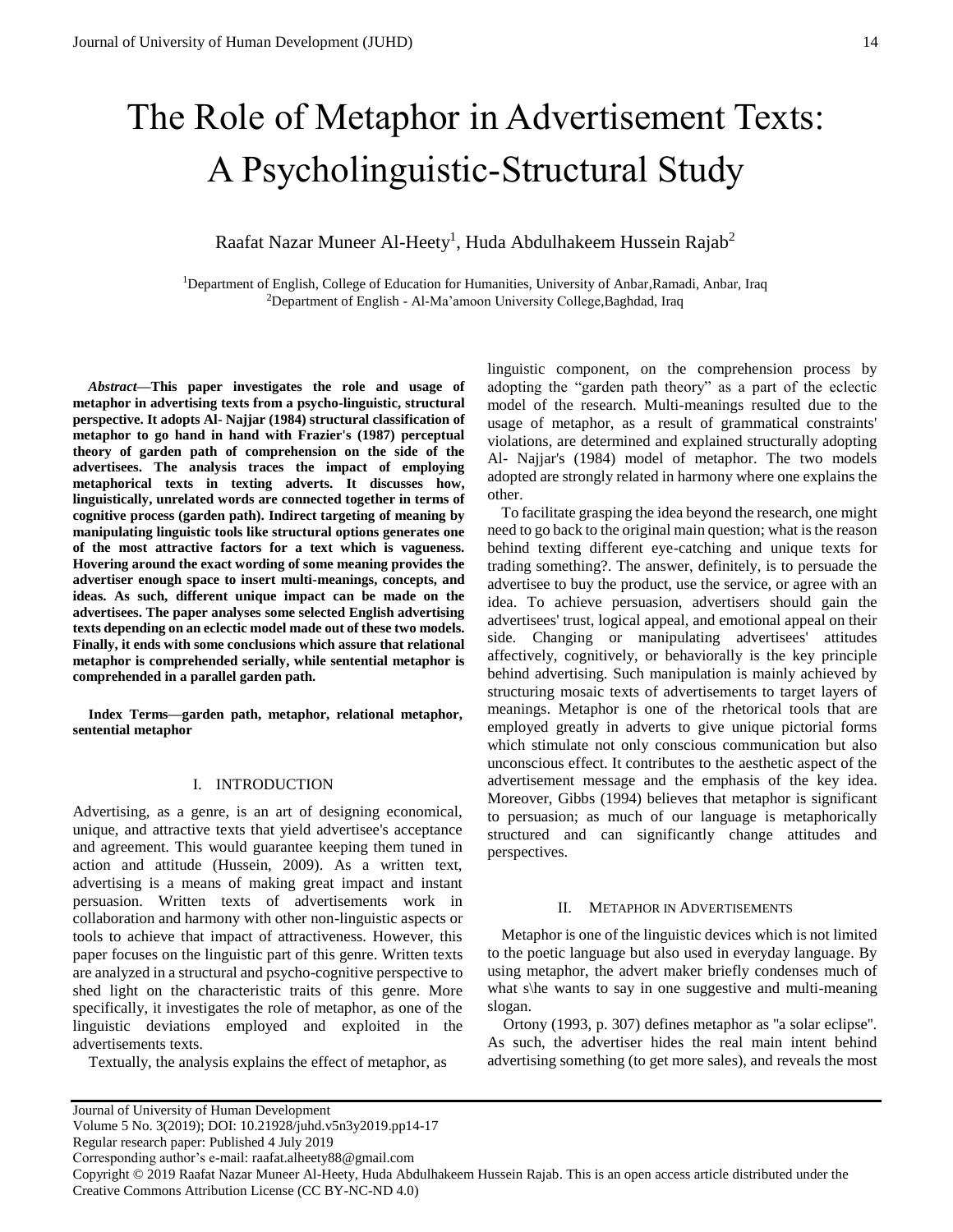prominent and interesting features of that promoted object to attract the advertisees' attention and interest when seen through ''the right telescope". Yet, metaphorical advertisement texts are not functionally a puzzle but an asymmetry process of comprehension. Al- Nijjar (1984) argues that metaphor constitutes a thought, i. e. it maps meaning which otherwise cannot be mapped by simple language.

Psychologically, metaphor is exploited in adverts on the basis that "two stimuli may have a common effect upon a responding organism, which mediates the extension of the response" (skinner 2014, p. 97). Such extensions and expansions of meaning for a response generate infinite number of candidates for an expression and each has its own forming conceptual domains. Croft and Cruse (2004, p.221) assert that metaphor involves "the use of an expression to elicit a construal whose content is the result of an interaction between two construed domains". Hence, in the process of comprehension, the advertisees' garden path would be an elicitation of that construal. Later, Al- Najjar's (1984) structural classification of metaphor explains such a process taking into consideration the grammatical constraints and sentence's sensitivity to many pragmatic and discoursal factors that affect its plausibility.

To sum up, metaphor maps indirect source-target relation to convey concepts that are suggested or represented by others. This is often a more subconscious than conscious ''associative recall'' (Boyed, 2016). However, associations are tied to the social norms, values, feelings, prestige, mental modes of excitement and relaxation, and positive – or negative (behavior\ condition) (O'Shaunghnessy and O'Shaunghnessy, 2004).

#### III. METHODOLOGY AND MODELS ADOPTED

The approach of this paper is mainly cognitive, yet the model is an eclectic one. Since Frazier's garden path theory (1987) depends on structural constituents in its hypothesis and analysis, the researchers adopt Al- Najjar's (1984) structural model of analyzing metaphor within texts. Hence, the best example texts for analysis are adverts written texts. Advertisers use metaphor commonly, deliberately and communicatively. Different topics of advertisement texts are chosen to be analyzed tracing the structure of metaphor used within the text and the comprehension process of these texts on the advertisees' behalf adopting the garden path model.

Cognitively, Liberman and Mattingly (1985), as cited by Fodor et.al (2015, p. 423), claim that "speech production and perception are different modes of the same mechanism". Hence, the advertiser intentionally employs metaphor in adverts implying structural ambiguity which stimulates unusual garden path decoding process in the mind of the advertisee. The advertisers' target is to induce concepts that emulate other targeted ones indirectly ending in modulating or changing the advertisees' attitudes on their (the advertisers') benefit.

Structurally, Al- Najjar (1984) classifies metaphor into relational metaphor and sentential metaphor.

Relational metaphor is structured by altering the predictable selectional relations of a lexical item by unpredictable yet meaningful ones. It is very much exploited in adverts. Since the literal meaning is usually ruled out, advertisees would be able to configure the metaphorical meaning, of course with the help of the shared assumptions, experience, and cultural background.

#### *EX. Conquer the ice.*

Sentential metaphor is when an utterance carries a literal and metaphorical meaning but the latter is not mapped by altering the selectional relations. Instead, literal and metaphorical meanings are both structured to be possible and plausible. As such, layers of meaning can be exploited to be suggestive enough to persuade the advertisee.

#### *EX. He is fond of snowstorms.*

From the perspective of cognitive psychology, the advertisement text is to be parsed by the advertiser in accordance with metaphor type used in that text, sentential or relational, to be in congruity with the preferable garden path ; parallel or linear. These two models work together to match the research's main questions and aims.

In later time, Frazier and Clifton (1996, p. 4) discussed "how much human sentence-parsing mechanism responds to local or temporary structural ambiguities "that are so common in adverts. Prediction factor and structurally favored forms play a great role in the type of these ambiguities (metaphor).

To summarize, the garden path model is a serial modular parsing one. It suggests that a single parse is constructed by a syntactic module, contextual and semantic factors that influence processing at a later stage. (Wikipedia)

## IV. ANALYSIS AND DISCUSSION

 The following advertisements texts employ metaphor to promote different objects and ideas in a creative and attractive way.

#### *1- See The Leaning Tower of Pizza.*

According to Al- Najjar's model, the metaphor used in this text is relational metaphor. Structurally, the sentence is grammatically correct, yet two meanings are possible. The word tower is metaphorically used to extend the associative meanings that are carried by the phrase "Leaning tower". Moreover, the phonological aspect is well exploited in the use of words (Pisa /pi:zə/, Pizza /pi:tsə/) as both have somehow the same pronunciation except for the sounds /t/ and /s/ in pizza and the /z/ sound in Pisa. Perceptually, it is a type of mind deceiving with an interpretation (meaning) of high popularity and frequency. Without the last word spelling difference, the advertisee would keep inferring that it is all about the famous leaning tower of Pisa. This meaning is indirectly induced in a tricky and interesting way to promote Pizza in terms of the fame of the tower of Pisa.

Psychologically, according to the garden path model, a syntactic level is first adopted in decoding the text, then a semantic level is stimulated to decide the meant garden path. Priming–targeting relationship is intentionally made indirect and loaded with various additive linguistic and extra-linguistic devices. Parsing the meaning of this advert text, being parallel or linear, would make the advertisee think of and consider the first interpretation of " the leaning tower of Pisa", due to the effect of pronunciation of the two words Pisa and Pizza. The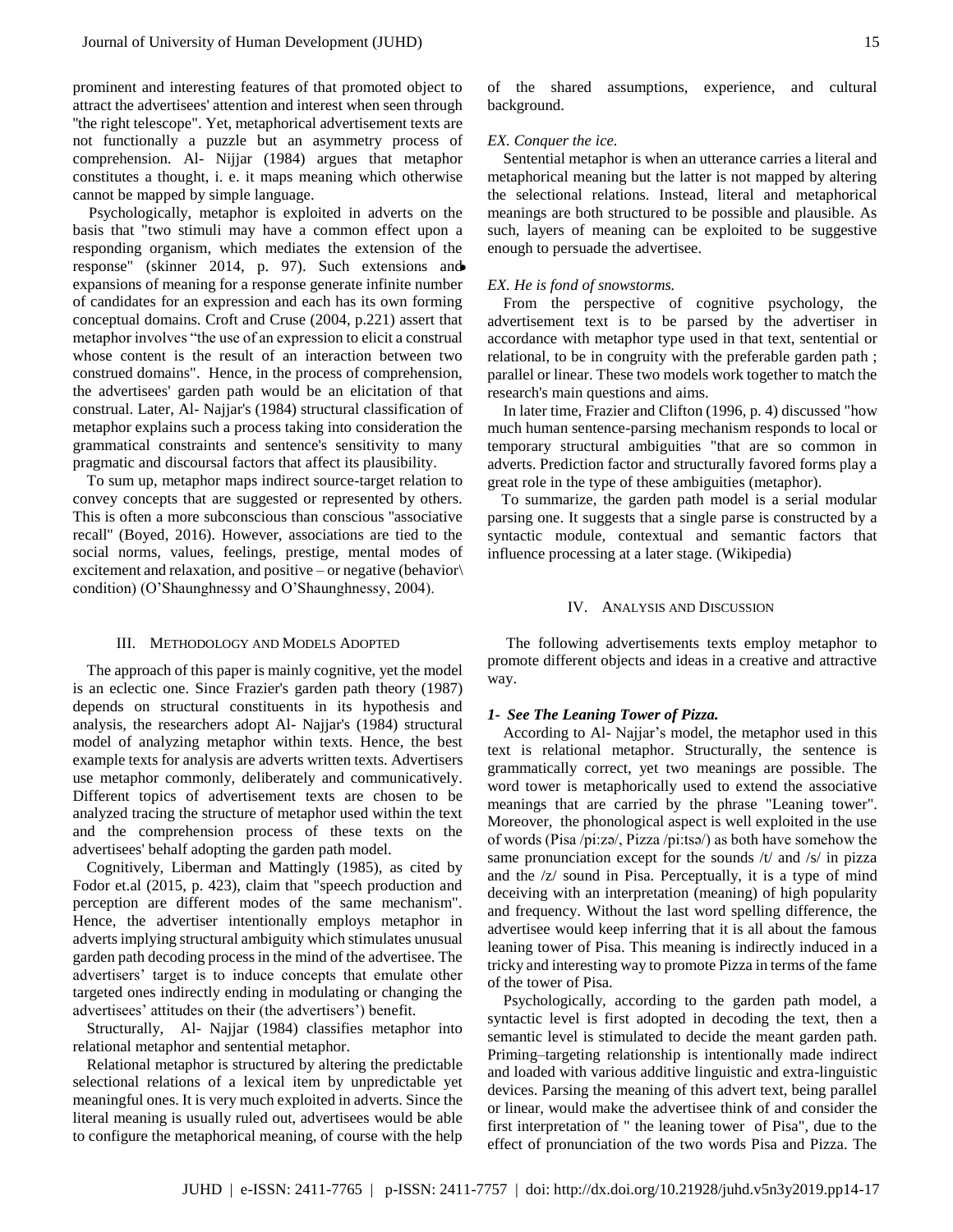word "Pizza" refutes the whole interpretation which is built up by the advertisee's mind. This makes him\her reconsider new interpretations and associative inferences, yet, not much far away from the first interpretation since the targeted meaning is induced within the use of metaphor. Metaphor is based on the comparison between two things, so there would be much of similarity as much of difference. However, such a comparison employed within metaphor is one of the devices used to satisfy the aims of advertising as a genre.

The role of metaphor here is to add meaning in a tricky, purposeful, interesting, economic and attractive way. This would provoke the advertisees to resolve ambiguity in a smooth, interesting and innovated manner which keeps a unique effect on their attitudes. As such, the goals of the advert are achieved. Also, it is important to mention that context, colors, image etc.., (non-linguistic factors) have a great role in priming the targeted meaning in the mind of the advertisee that leads to the targeted garden path.

# *2- Cheat death.*

# **The antioxidant power of pomegranate juice.**

This advert is skillfully formulated and prudently executed. Metaphor, as a linguistic device, dominates the idea behind the text from the very beginning with the help of non-linguistic factors. Structurally, the metaphorical phrase ''Cheat death" is a relational metaphor, since the literal meaning is ruled out due to the meant words' selectivity deviation. This advert is so impressive where a type of playing on words is amazingly implemented. The verb (cheat) here is used metaphorically since death, logically, cannot be cheated. It is used in an innovated, eye-catching, provocative phrase. Since the idea of cheating death is clearly presented to target the metaphorical meaning behind it, the advertisee would search the hidden meaning as the advertiser is keenly supporting this metaphor with an assertion statement to the subject. It is intended to make sense of the connection between metaphor used and the idea of the advert.

Moreover, perceptually, the advertisee would discard the literal meaning of the metaphor used from the very beginning of parsing the phrase ''cheat death''. The advertisee realizes that there is something to be configured from such a comparison embedded within the use of metaphor.

The garden path of structuring the targeted meaning would be a linear one, as the advertisee is anticipating more information to come. Subject assertion ''the antioxidant power of pomegranate juice'' helps in defining and building up the right garden path to the targeted meaning. Inferences will accumulate with each portion of the sentence encountered. The meaning is already deceived to make an interesting, attractive, and creative connection to promote the meant product. Antioxidants are known for their positive activity for the body health. Words are selected deliberately to make such associative recalls among meaningful and attractive concepts.

Accordingly, it is noticed that the advert text would be effective as much as it is, linguistically, well-formed to modulate the advertisees' attitudes positively towards that product, service, or idea. The advert maker is completely aware that adverts texting in such economic, deviated and manipulated way is not merely for complicating interpretation; as it is not a puzzle. However, the text is obscured keenly and cautiously to arise suspense and interest of the advertisees. Also, texts would be loaded with additive and associative meanings to target multi-meanings which affect the wider scope of plausible interpretations. This would go along with different attitudes of advertisees. Psycho-linguistically, associative bonds and garden paths can be activated indirectly to reinforce the targeted ones in terms of others of high frequency and memorability.

# **3- ''It's Toasted'' to taste better! (WCKY strike) Cigarettes.**

According to Al-Najjar model, metaphor in this example is sentential one as the sentence is grammatically and semantically correct but within the advert context, it is of multiinterpretations. The advert maker facilitated deciphering induced meaning in such implied comparison by using nonlinguistic devices (picture of a man who is smoking a cigarette). The brand name of that type of cigar was mentioned at the end to reveal an interesting comparison. The brand name and context decide what garden path the comprehension process adopts

Perceptually, the advertisee can make sense of the statement "it's toasted" to taste better!' quite easily with an associative recall to ''bread'' as it is the most collective meaning attached to the word ''toasted''. The anticipation of something edible and testable is highly supported. Yet, the non-linguistic factors reveal something else. Here, two or more interpretations can go parallel in the mind of the advertisee as s\he is trying to find the right garden path to the meant meaning. The brand name of the cigarettes with the picture elevates one of the interpretations highlighting the meant meaning in a purposeful, indirect association-binding. However, such indirect simulation and stimulation for one concept in terms of the other's associative meanings are skillfully exploited by the advertisee for achieving the maximum acceptability, plausibility, and memorability. Although inferences vary among individuals, yet the advertiser is aware of keeping it easily and interestingly understood. Metaphor, here, is not for obscuring the text for the sake of obscurity, but for creating a corona of meanings, and an associative network to achieve attractiveness and effectiveness.

#### **4- Save the Whales**

## **Lose the blubber: Go Vegetarian**

This advert has more than one possible interpretation. Multimeanings arise from the three phrases in sequences (save the whales), (lose the blubber), and (go vegetarian). Making sense of these three imperative sentences, in relation to each other, depends on the suggestivity of wording and context, as well as, the observability of non-linguistic factors (image). According to Al-Najjar model, the metaphor, which lies in the first phrase (Save the Whales), holds the targeted meaning implied within the text. It is a sentential type of metaphor; it has two possible and plausible meanings: metaphorical and literal. The two meanings arise from the fact that, according to the Urban website, this phrase is "a general expression to [summarize](https://www.urbandictionary.com/define.php?term=summarize) all [environmentalist](https://www.urbandictionary.com/define.php?term=environmentalist) [aims.](https://www.urbandictionary.com/define.php?term=aims) It is usually used mockingly, cynically, or sarcastically." In this advert, the main goal is not to mock on fat people, instead, it is used to attract their attention on the benefits of being vegetarian. By going vegetarian, weight will be lost, and whales will be saved.